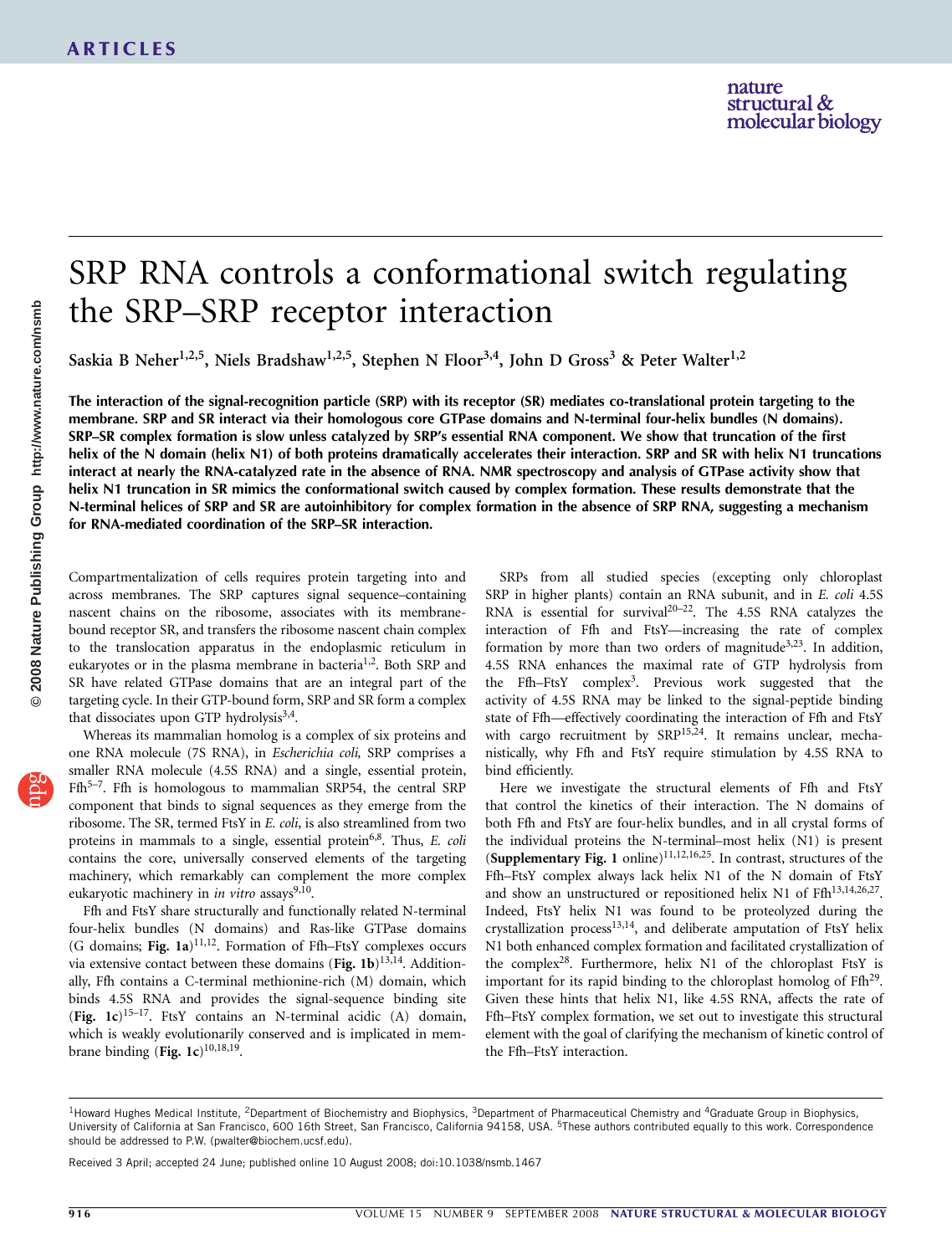

# RESULTS

## Acceleration of Ffh–FtsY binding in the absence of RNA

To explore whether helix N1 regulates the Ffh–FtsY interaction, we N-terminally truncated E. coli FtsY and Ffh. We compared FtsY $\Delta$ N1, which lacks the A domain and first helix of the N domain (Fig. 1a, deleted region in red), to FtsY lacking the first 46 amino acids of the A domain. This 46-amino-acid truncation variant is functionally equivalent to full-length FtsY in *in vitro* studies<sup>3,10,23</sup>; we use it as our wildtype reference and refer to it as FtsY. Similarly, we removed the eight most N-terminal amino acids of helix N1 from Ffh, creating Ffh $\Delta$ N1 (Fig. 1a, deleted region in red). We partially truncated Ffh helix N1 because Ffh lacking the entire N-terminal helix is poorly soluble, and the two truncated proteins showed indistinguishable binding kinetics with FtsY (Supplementary Fig. 2 online).

With these tools in hand, we compared the rates of Ffh–FtsY complex formation between wild-type and truncated forms of Ffh and FtsY in the absence of SRP RNA (Fig. 2a). To do this, we monitored the change in FtsY tryptophan fluorescence, which reports complex formation<sup>[23,30](#page-7-0)</sup>. In the absence of 4.5S RNA, FtsY $\Delta$ N1 showed a seven-fold enhanced association rate constant compared to wildtype FtsY (Fig. 2a, compare circles and diamonds, and Table 1). Similarly, Ffh $\Delta$ N1 formed a complex with FtsY about four-fold faster than its wild-type counterpart (Fig. 2a, compare squares and

Figure 2 The N-terminal helices of Ffh and FtsY inhibit Ffh–FtsY association in the absence of 4.5S RNA. (a) Truncation of helix N1 increases the rate of Ffh–FtsY association in the absence of 4.5S RNA. Observed binding rates are plotted as a function of Ffh concentration for Ffh–FtsYAN1 without RNA (-RNA) (●), Ffh∆N1-FtsY -RNA (■) and Ffh-FtsY -RNA (◆). Lines are fits to the equation  $k_{obs} = k_{on}$ [Ffh] +  $k_{off}$  in a, b and c, and wild-type (WT) references are included in multiple figures for comparison. (b) The  $Ffh\Delta N1 FtsY\Delta N1$  complex forms nearly as rapidly in the absence of 4.5S RNA as the Ffh–FtsY complex forms in the presence of 4.5S RNA. Observed binding rates are plotted as a function of Ffh concentration for Ffh–FtsY +RNA ( $\diamond$ ), Ffh∆N1–FtsY∆N1 –RNA (▲) and Ffh-FtsY –RNA (◆). (c) Binding of Ffh∆N1 and  $FtsY\Delta N1$  in the presence of 4.5S RNA. Observed binding rates are plotted as a function of Ffh concentration for Ffh–FtsY +RNA ( $\diamond$ ), Ffh-FtsYAN1 +RNA (O), FfhAN1-FtsYAN1 +RNA (A) and FfhAN1-FtsY +RNA ( $\square$ ). (d) Summary of binding rates. On rates for each Ffh–FtsY pair are plotted in the presence and absence of 4.5S RNA. Note the log scale. Error bars represent the standard error of the linear fit to the equation  $k_{\text{obs}} = k_{\text{on}}[\text{Ffh}] + k_{\text{off}}.$ 

Figure 1 Structural and schematic representations of the FtsY and Ffh constructs used in this study. (a) Left, ribbon representation of the crystal structure of E. coli FtsY (a subset (residues 204-495) of PDB 2QY9 is shown). FtsYAN1 begins at residue 221; residues up to 220 are red. Right, ribbon representation of the crystal structure of the T. aquaticus Ffh NG domain (residues 1–298, PDB 2FFH) with amino acids 1–8, truncated in  $Ffh\Delta N1$ , in red. The G domains are dark gray and the N domains are light gray. The orientation of the individual proteins in relation to their position in the structure of the Ffh–FtsY complex (b) is indicated. (c) Domain map of FtsY and Ffh with positions of truncations indicated by arrows. The color scheme is the same as in a and **b**.

diamonds, and Table 1). Furthermore, when we combined the rapid binding mutants FtsY $\Delta$ N1 and Ffh $\Delta$ N1, the association rate constant was enhanced roughly 150-fold compared to the wild-type proteins (Fig. 2b, compare solid triangles and diamonds, and Table 1). These experiments were performed in the absence of 4.5S RNA; yet, the rate observed with the two truncated proteins approached the RNAstimulated association rate of Ffh and FtsY to within a factor of three (Fig. 2b, compare solid triangles and open diamonds, and Table 1) indicating that the rate enhancement afforded by 4.5S RNA is quantitatively mimicked by removal of the N1 helices from both FtsYand Ffh. Thus, in the absence of 4.5S RNA, the N-terminal helices of the N domains of Ffh and FtsY are autoinhibitory for Ffh–FtsY complex formation.

### Ffh truncation blocks RNA stimulation of Ffh–FtsY binding

If 4.5S RNA acts by relieving inhibition of complex formation caused by helix N1, then helix N1 truncation would enhance complex formation only in the absence of 4.5S RNA. However, if 4.5S RNA speeds complex formation by another mechanism, truncation of the N1 helices would enhance complex formation with and without 4.5S RNA. We therefore measured the binding rate of the truncated forms of Ffh and FtsY in the presence of 4.5S RNA. Unlike our results in the absence of 4.5S RNA, in its presence FtsY $\Delta$ N1 and wild-type FtsY

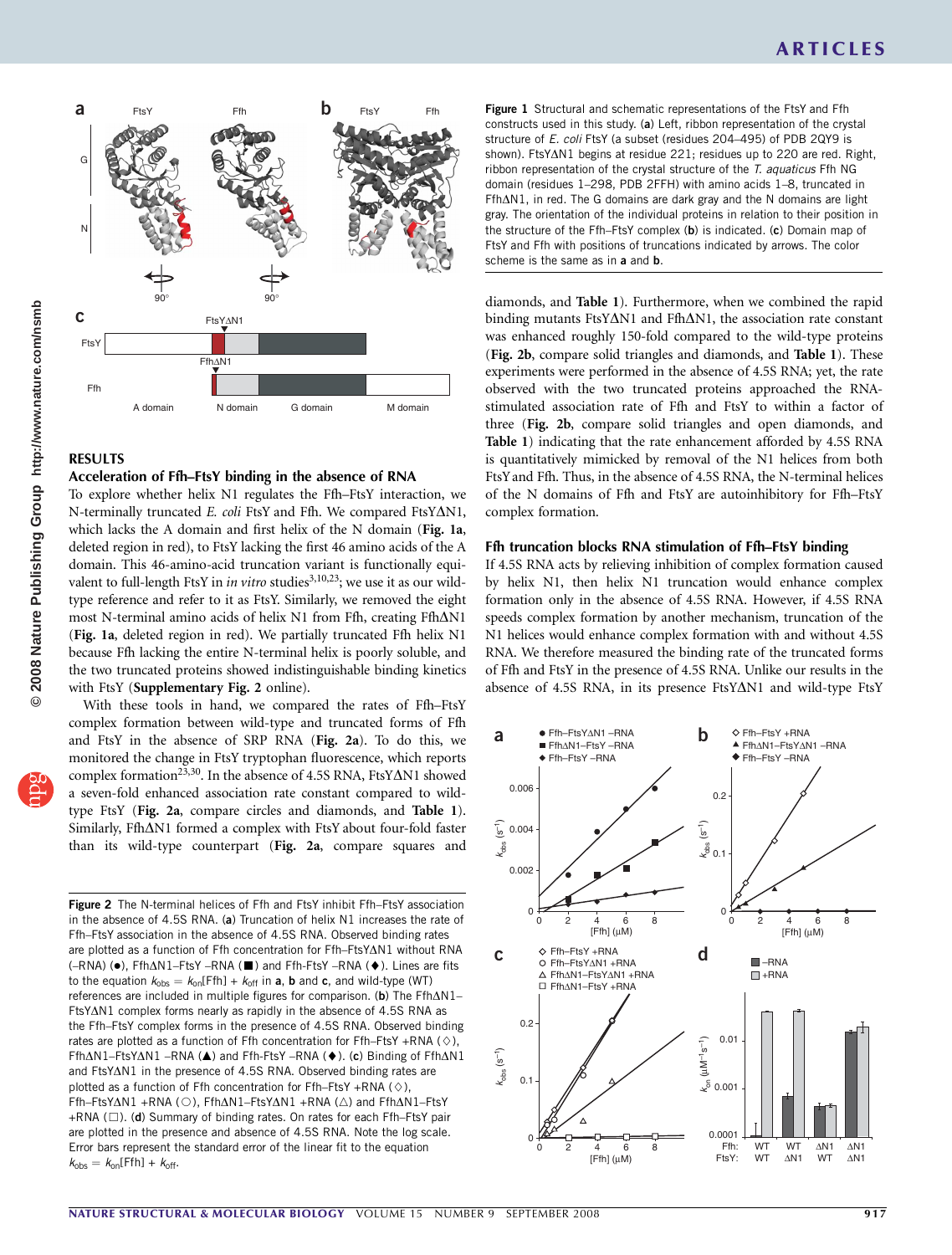|             |      |           | $k_{on}$ (M <sup>-1</sup> s <sup>-1</sup> ) |                             | $k_{\rm off}$ (10 <sup>-6</sup> s <sup>-1</sup> ) |                | $K_{\rm d}$ (nM)                |                  |
|-------------|------|-----------|---------------------------------------------|-----------------------------|---------------------------------------------------|----------------|---------------------------------|------------------|
|             |      | 4.5S RNA: | $\qquad \qquad -$                           | $+$                         | $\overline{\phantom{m}}$                          | $^{+}$         | $\hspace{0.1mm}-\hspace{0.1mm}$ | $^{+}$           |
| Ffh         | FtsY |           |                                             |                             |                                                   |                |                                 |                  |
| <b>WT</b>   | WT   |           | $104 \pm 16$                                | $38800 \pm 730$             | $8.60 \pm 0.16$                                   | $2650 + 150$   | $82.7 \pm 13$                   | $68.4 + 4.2$     |
| <b>WT</b>   | ΔN1  |           | $685 \pm 93$                                | $40500 \pm 2500$            | $5.47 \pm 0.14$                                   | $605 + 77$     | $7.98 \pm 1.1$                  | $14.9 \pm 2.1$   |
| $\Delta N1$ | WT   |           | $426 \pm 66$                                | $435 \pm 33$                | $3.01 \pm 0.15$                                   | $6.14 \pm 0.3$ | $7.06 \pm 1.1$                  | $14.1 \pm 1.3$   |
| $\Delta N1$ | ΔN1  |           |                                             | $14900 + 1100$ 19000 + 4700 | $5.38 \pm 0.16$                                   | $12.2 \pm 0.3$ | $0.361 \pm 0.028$               | $0.639 \pm 0.16$ |

Table 1 Association and dissociation rate constants for wild-type and truncated Ffh and FtsY

associated with Ffh at similar, rapid rates (Fig. 2c, compare circles to diamonds, and Table 1). Thus, truncation of helix N1 of FtsYenhances the rate of Ffh–FtsY complex formation selectively in the absence of 4.5S RNA and has no effect in its presence.

Unexpectedly, 4.5S RNA did not stimulate  $Ffh\Delta N1-FtsY$  complex formation (Fig. 2c, compare open squares and open diamonds, and Fig. 2d). Similarly, the rate of Ffh $\Delta$ N1-FtsY $\Delta$ N1 complex formation was unaffected by the presence of 4.5S RNA. Several reports show that the isolated M domain and full-length Ffh bind 4.5S RNA with similar affinity, excluding the possibility that  $Ffh\Delta N1$  no longer binds 4.5S RN[A15,31.](#page-7-0) Thus, deletion of helix N1 not only failed to further accelerate complex formation in the presence of 4.5S RNA, but also abolished the stimulatory effect of the RNA.

Taken together, these results (summarized in Fig. 2d) show that the N1 helices of Ffh and FtsY jointly inhibit Ffh–FtsY complex formation in the absence of 4.5S RNA. Thus, 4.5S RNA may enhance Ffh–FtsY complex formation by lowering the kinetic barrier imposed by the N1 helices in Ffh and FtsY.

### Truncation of N1 helices enhances complex stability

4.5S RNA stimulates binding of Ffh and FtsY by a catalytic mechanism—increasing both the association and dissociation rates<sup>23</sup>. Because truncation of helix N1 from both Ffh and FtsY led to an association rate constant as rapid as that observed in the presence of 4.5S RNA, we investigated whether the rates of complex dissociation would also be affected. To measure the rates of Ffh–FtsY complex dissociation, we allowed complexes to form in the presence of the nonhydrolyzable GTP analog GppNHp. We then added an excess of GDP to trap dissociated proteins and followed the change in tryptophan fluorescence over time.

As summarized in Figure 3a and Table 1, the dissociation rates of Ffh and FtsY in the absence of 4.5S RNA are virtually unaffected by removal of the N1 helices. By contrast, in the presence of 4.5S RNA, the Ffh–FtsY complex dissociation rates decrease as the N1 helices are removed. The Ffh-FtsY $\Delta$ N1 complex dissociates approximately five-fold slower than the complex of the full-length proteins. Consistent with 4.5S RNA having no effect on the association rate of the Ffh $\Delta$ N1–FtsY complex, the dissociation rates for this complex are approximately equal with and without 4.5S RNA. Finally, the  $Ffh\Delta N1-FtsY\Delta N1$  complex, which forms in the absence of 4.5S RNA at nearly the RNA-stimulated, wild-type rate, dissociated at a rate that was largely unaffected by 4.5S RNA.

Notably, the decreases in dissociation rates caused by truncation of helix N1 almost precisely balances the increases in association rates that we observed in Figure 1, such that the calculated  $K_d$  values of each complex ( $K_d = k_{off}/k_{on}$ ) are similar in the absence or presence of 4.5S RNA (Fig. 3b and Table 1). Because the on rates of the truncated proteins are increased in the absence of 4.5S RNA, it follows that the  $K_d$ 's of the complexes change correspondingly: whereas the wild-type Ffh–FtsY complex has a  $K_d$  of 83  $\pm$  12 nM, the complexes in which the

N1 helix is deleted from one protein bind ten-fold more tightly, with  $K_d$ 's of 8  $\pm$  1 nM for Ffh–FtsY $\Delta$ N1 and 7  $\pm$  1 nM for Ffh $\Delta$ N1–FtsY. The complex composed of both truncated proteins is around 250-fold tighter, with a  $K_d$  of 0.36  $\pm$  0.03 nM. Thus, deletion of the N1 helices thermodynamically stabilizes Ffh–FtsY complexes. It is important to note, however, that for each combination of the N1 helix–truncated mutants, the principle that 4.5S RNA functions catalytically, that is, changing the kinetics but not the equilibrium of Ffh–FtsY interactions (which we previously documented for the wild-type proteins $^{23}$ ), is not violated. In summary, these results demonstrate that the N1 helices of Ffh and FtsY inhibit association exclusively in the absence of 4.5S RNA and promote dissociation exclusively in the presence of 4.5S RNA.

### Helix N1 truncation enhances basal GTP hydrolysis

Both Ffh and FtsY are GTPases, and the GTPase cycles of the proteins are intimately linked to their association and dissociation. In the absence of Ffh, FtsY hydrolyzes GTP at a low, basal rate. Upon association, the GTPase activity of both Ffh and FtsY is accelerated over their respective basal levels, and this is referred to as the 'stimulated' GTPase activity of the complex. In contrast to other GTPases, Ffh and FtsY each contain all of their catalytic residues, and GTPase stimulation is due to induced conformational changes in each protein upon complex formation<sup>13,14</sup>. We therefore hypothesized that FtsY $\Delta$ N1, which binds more rapidly to Ffh in the absence of 4.5S RNA, might show enhanced basal GTPase activity if it assumes a conformation that is more like the Ffh-bound state.

Indeed, we found that the basal GTPase activity of FtsY $\Delta$ N1 was markedly increased compared to FtsY (Fig. 4a). The maximal GTP hydrolysis rate  $(k_{cat})$  for wild-type FtsY was 0.0098 min<sup>-1</sup>, in good



Figure 3 The N-terminal helices of Ffh and FtsY stimulate Ffh–FtsY complex dissociation in the presence of 4.5S RNA. (a) Bar graphs representing the dissociation rate constants ( $k_{off}$ ) for disassembly of the Ffh–FtsY complex  $-RNA$  (dark gray) and  $+RNA$  (light gray). The  $k_{offs}$  were measured by forming complexes in the presence of GppNHp and trapping dissociated proteins with GDP. Data were fit to a single-exponential equation, and error bars represent the standard error of the fit. (b) Plot of equilibrium dissociation constants,  $\pm$  RNA.  $K_d$  values were calculated by the equation  $K_d = k_{off}/k_{on}$ . Note the log scale axes. WT, wild type.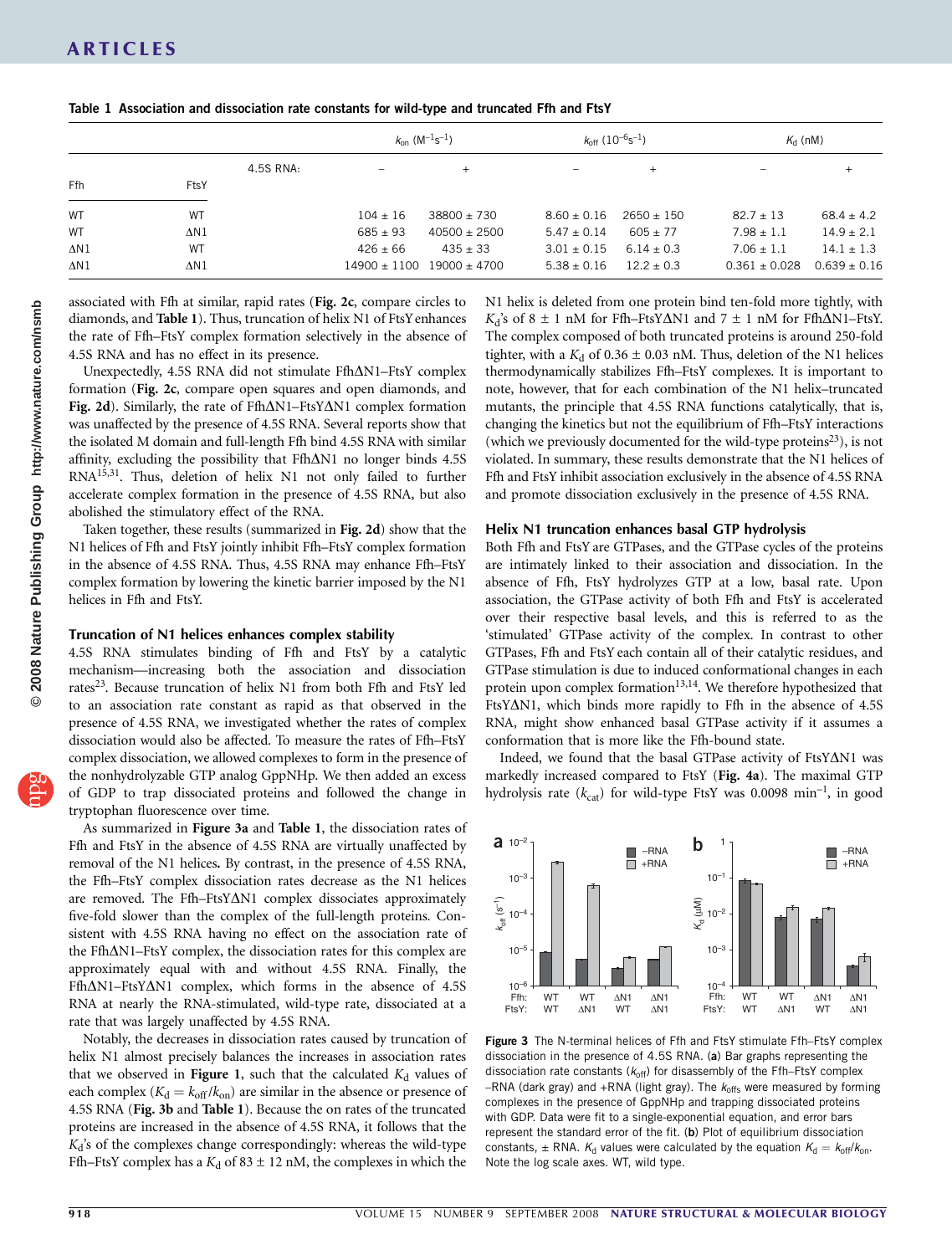Figure 4 The N-terminal helix of FtsY represses its basal GTPase activity. (a) Plot of observed rates from single-turnover GTPase assays measuring GTP-hydrolysis rate as a function of FtsY (♦) or FtsYAN1 (●) concentration. A fit of the data to the equation  $k_{obs} = k_{cat}$ [FtsY]/  $(K_M + [FtsY])$  gave  $k_{cat}$  of 0.00979  $\pm$  0.0028  $min^{-1}$  for FtsY and  $0.662 \pm 0.24$  min<sup>-1</sup> for  $FtsY\Delta N1.$  (b) Single-turnover GTPase assays were performed for Ffh  $(\blacklozenge)$  or Ffh $\Delta$ N1 ( $\blacksquare$ ) as a function of increasing concentrations of Ffh. A fit of the data to the equation  $k_{\text{obs}} = k_{\text{cat}}[Ffh]$  $(K_M + [Ffh])$  gave  $k_{cat}$  of 0.0876  $\pm$  0.012 min<sup>-1</sup>



for Ffh and  $0.305 \pm 0.031$  min<sup>-1</sup> for Ffh $\Delta$ N1. (c) Plot of stimulated GTP-hydrolysis rates for Ffh–FtsY complexes +RNA (light gray) or –RNA (dark gray). Rates were measured as pulse chase experiments as described in Methods. Error bars are standard errors of the fit to a single-exponential equation.

agreement with previous data<sup>3</sup>, whereas the  $k_{\text{cat}}$  for FtsY $\Delta$ N1 was nearly 100-fold faster  $(0.66 \text{ min}^{-1})$ . Despite the dramatic increase in  $k_{\text{cat}}$ , the  $K_{\text{d}}$  of FtsY $\Delta$ N1 for nucleotide (equal to the  $K_{\text{m}}$  of the GTPase reaction) did not differ substantially from that of wild-type FtsY, demonstrating that only the hydrolysis step and not substrate binding is affected by truncation of the N terminus of FtsY. Thus, FtsY $\Delta$ N1 may assume an 'Ffh-bound' conformation in the absence of Ffh.

Ffh has a higher basal GTP hydrolysis rate than FtsY, and its enhancement upon forming a complex is less pronounced. Furthermore, the active site of Ffh requires an interaction with FtsY to be fully activated<sup>32</sup>. Consistent with these differences and in contrast to FtsY $\Delta$ N1, the basal GTPase activity of Ffh $\Delta$ N1 was only marginally increased over that of the wild-type control (Fig. 4b, three-fold increase compared to Ffh).

In summary, truncation of helix N1 of FtsY but not Ffh dramatically increases FtsY's basal GTP hydrolysis rate, suggesting that helix



N1 prevents FtsY from assuming an 'Ffh-bound', activated conformation in the absence of Ffh.

### Truncations do not affect stimulated GTPase activity

Upon association, the GTPase activity of both Ffh and FtsY is stimulated and drives the disassembly of the Ffh–FtsY complex. In addition to stimulating the rate of interaction between Ffh and FtsY, 4.5S RNA also enhances the rate of stimulated GTP hydrolysis by the Ffh–FtsY complex several fold<sup>3</sup>. We therefore asked whether truncation of helix N1 of Ffh and FtsY affects the ability of 4.5S RNA to accelerate the stimulated GTPase activity of the complex.

Because the maximal rate of stimulated GTP hydrolysis is the same as the GTP hydrolysis–driven rate for disassembly of the GTPFfh–FtsYGTP complex[3](#page-6-0), we measured disassembly of the GTPFfh–FtsYGTP complex for truncation variants. For all combinations of wild-type and truncated Ffh and FtsY, 4.5S RNA stimulated the GTPase activity to a similar extent (Fig. 4c). Additionally, the rates of GTP hydrolysis by Ffh–FtsY complexes and complexes of the truncation variants were similar in the absence of 4.5S RNA (Fig. 4c). This demonstrates that the kinetically different routes of assembly specified by N1 helix truncations do not affect the catalytic core of Ffh–FtsY complexes. Furthermore, although helix N1 of Ffh is required for 4.5S RNA to accelerate complex formation, 4.5S RNA still accelerates the GTPase activity of the Ffh $\Delta$ N1–FtsY and Ffh $\Delta$ N1–FtsY $\Delta$ N1 complexes.

### FtsY*D*N1 assumes an Ffh-bound conformation

To further probe the conformational changes of FtsY upon truncation of helix N1 and during complex formation, we analyzed FtsY either containing or lacking helix N1 by NMR. Because the Ffh–FtsY complex is larger than 80 kDa, we selectively labeled the ultimate methyl groups of isoleucine, leucine and valine residues with <sup>13</sup>C and recorded two-dimensional HSQC spectra of the proteins. This selective labeling scheme is particularly useful for obtaining NMR spectra of large proteins and protein complexes<sup>33</sup>. We then compared HSQC spectra of FtsY variants to determine how the structure of FtsY is altered by truncation of helix N1. For this study, we compared FtsY $\Delta$ N1 to FtsY<sub>204</sub>, which starts at residue 204 and includes helix

Figure 5  $FtsY\Delta N1$  assumes an 'Ffh-bound' conformation in the presence of GppNHp. NMR spectra of  $^{13}$ C methyl IIe-Leu-Val–labeled FtsY<sub>204</sub> and FtsY $\Delta$ N1 are overlayed. FtsY $\Delta$ N1 + GppNHp is shown in red as a reference.  $FtsY_{204}$  + GppNHp (a) and  $FtsY_{204}$  + GppNHp + Ffh (b) are shown in blue. Insets, magnifications of a region of the spectra shown above. Notice that several peaks that are unmatched in  $a$  have partners in  $b$  (a subset of these peaks from a particularly well-resolved region of the spectrum is marked with arrows).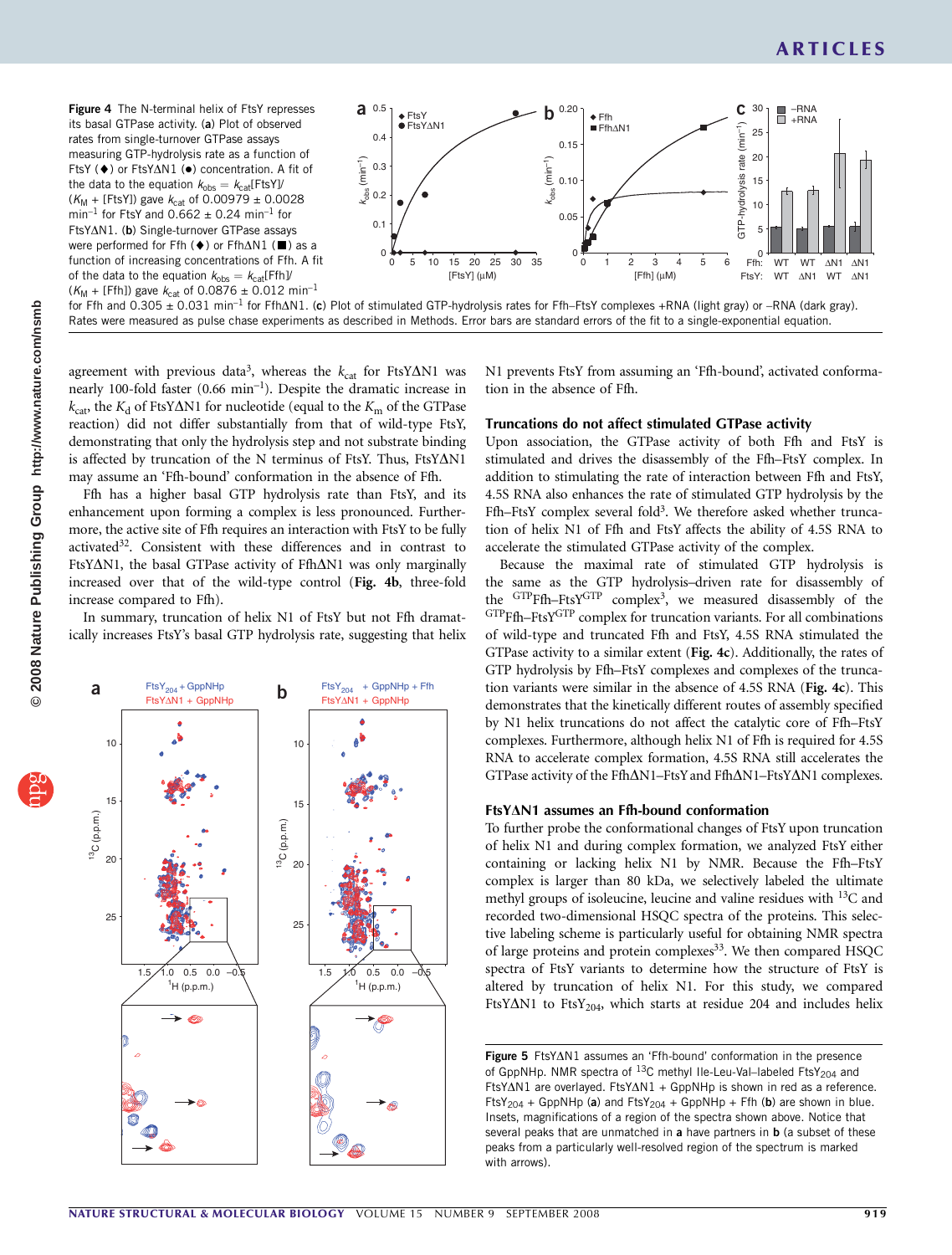# ARTICLES



molecular-weight band is indicated by an arrow. (c) Proteolysis of FtsY takes place between residues Ser116 and Leu117. The sequence of the N-terminal helix of the FtsY NG domain is shown with an arrow marking the cleavage site as determined by N-terminal sequencing.

N1. Like FtsY, FtsY<sub>204</sub> binds slowly to Ffh in the absence of 4.5S RNA (Supplementary Fig. 3a online). Furthermore, the basal GTPase activity of FtsY<sub>204</sub> is substantially slower than that of FtsY $\Delta$ N1 (Supplementary Fig. 3b). Therefore,  $FtsY_{204}$  can be used as a minimal construct to probe the effects of helix N1 on FtsY structure.

In the absence of nucleotide, the spectra of  $FtsY_{204}$  and  $FtsY\Delta N1$ share a vast majority of cross peaks (Supplementary Fig. 3c). As expected, several of the peaks arising from helix N1 were missing from the FtsY $\Delta$ N1 spectrum (there are two leucines and one isoleucine between residues 204 and 221). In addition, a few peaks had shifted, indicating that some residues were in different chemical environments in the different FtsY forms (Supplementary Fig. 3c). Addition of  $GppNHp$  to FtsY $\Delta$ N1 shifted numerous cross peaks, whereas addition of GppNHp to  $FtsY_{204}$  led to virtually no change in the spectrum (Supplementary Fig. 4a,b online). The difference in the GppNHp spectra of FtsY<sub>204</sub> and FtsY $\Delta$ N1 is not accounted for by differences in affinity for nucleotide, because truncation of helix N1 results in only a modest decrease in affinity of FtsY for GppNHp (FtsY<sub>204</sub>  $K_d = 2.6$ )  $\pm$  0.3 µM and FtsY $\Delta$ N1  $K_d$  = 22  $\pm$  8 µM; Supplementary Fig. 4c). Additionally, one resonance in the  $FtsY_{204}$  spectrum was broadened and resulted in formation of a new cross peak upon the addition of GppNHp, consistent with nucleotide being bound to the protein (Supplementary Fig. 4a,d).

Notably, many of the cross peaks that appeared when nucleotide was added to FtsY $\Delta$ N1 are matched by peaks in the GppNHpFtsY<sub>204</sub>– Ffh<sup>GppNHp</sup> complex spectrum (Fig. 5). This similarity between the FtsY $\Delta$ N1<sup>GppNHp</sup> spectrum and the <sup>GppNHp</sup>FtsY<sub>204</sub>–Ffh<sup>GppNHp</sup> spectrum indicates that, in the presence of nucleotide, FtsYAN1 adopts a conformation similar to the Ffh bound FtsY. These results are consistent with the enhanced basal GTPase activity observed for  $FtsY\Delta N1$ , indicating that it assumes an active conformation in the absence of Ffh.

### Helix N1 of FtsY is expelled upon binding Ffh

Thus far, our results show that helix N1 impedes FtsY's basal GTPase activity and slows complex formation with Ffh. This suggests that rearrangement of helix N1 is required for association with Ffh. By this model, helix N1 might keep FtsY in a conformation unfavorable for complex formation. To associate, FtsY would be forced into a favorable conformation, repositioning the helix in the process. Movement of the helix by complex formation, similarly to its deletion, could partially account for the stimulatory effect of Ffh on FtsY GTPase activity.

To gain direct evidence for such a conformational change, we used limited proteolysis to probe the structural changes that take place in FtsY helix N1 upon complex formation with Ffh. We found that, when bound to Ffh, a new site in FtsY becomes accessible to protease cleavage, resulting in an additional low molecular weight band (Fig. 6a, arrow). This additional cleavage site is dependent upon both Ffh and nucleotide. The truncation variants  $FtsY_{197}$ ,  $FtsY_{204}$  and FtsY $\Delta$ N1 allow finer mapping, and suggest that cleavage occurs at the N terminus of FtsY, after position 204 and before position 221, where FtsY $\Delta$ N1 is truncated (Fig. 6b). N-terminal sequencing revealed that cleavage occurred between Ser216 and Leu217 (Fig. 6c), similarly to what was observed when Thermus aquaticus FtsY was subjected to limited proteolysis in the presence of  $Ffh^{28}$ , demonstrating the conservation of this conformational rearrangement.

### DISCUSSION

Ribosomes translating proteins destined for insertion into the membrane must be efficiently and rapidly delivered to the translocon. Efficient delivery requires precise control of the interaction of SRP with its receptor by the combined action of their GTPase cycles and SRP RNA. In this study, we describe a conformational switch that inhibits the interaction of the SRP with its receptor in the absence of SRP RNA stimulation. Furthermore, we show that this mechanism of inhibition is intimately linked to the catalytic effect of SRP RNA on the SRP–SR interaction.

### A conformational switch regulates Ffh–FtsY interaction

Our results demonstrate that the N1 helices of Ffh and FtsY slow Ffh–FtsY association in the absence of 4.5S RNA. Combining these results with previous observations about the differences between the structures of the proteins individually and in complex, we suggest an explanation of how the helices exert their inhibitory effects<sup>13,14,28,34,35</sup>.

Notably, in all of the unbound structures of Ffh and FtsY, evolutionarily conserved basic amino acids (Ffh-Arg255 and FtsY-Lys453) point into the dimerization interface (Fig. 7a, shown in red). In all of the complex structures, Ffh-Arg255 and FtsY-Lys453 have rotated approximately  $140^\circ$  to hydrogen-bond to the most C-terminal helix of the NG domain. This movement places Ffh-Arg255, FtsY-Lys453 and the C-terminal helices into the positions that formerly were occupied by the N1 helices in the respective proteins (Fig. 7b). The conjecture that this conformational rearrangement is linked to displacement of the N1 helices is further supported by a GDP-bound structure of T. aquaticus FtsY with helix N1 removed<sup>[34](#page-7-0)</sup>. In this structure, the homologous residue to Lys453 (T. aquaticus residue Lys262) is rotated to a position that is in between the Ffh-bound and Ffh-unbound states.

The importance of these rearrangements to the conformational switch described in this study is underscored by mutational analyses of Ffh and FtsY. Mutations of Ffh-Arg255 and FtsY-Lys453 inhibit complex formation, demonstrating that the contacts made by these residues are required to form a stable complex<sup>14,36</sup>. Mutation of the absolutely conserved glycine residues (Ffh-Gly257 and FtsY-Gly455)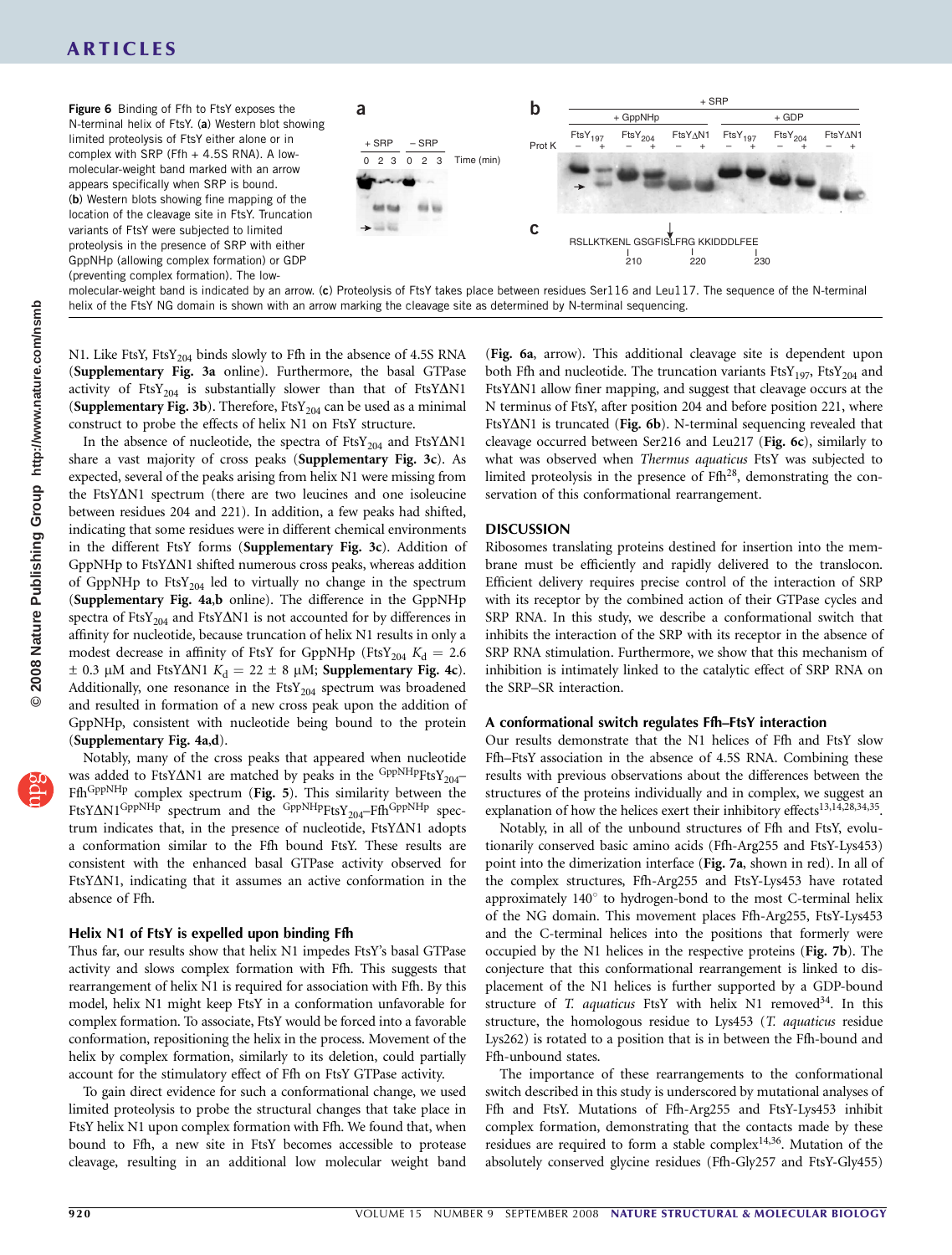

that are adjacent to Ffh-Arg255 and FtsY-Lys453 also affect complex formation, demonstrating that conformational flexibility in this region is crucial for binding (data not shown and refs. 36,37). In the complex structure, only the first six amino acids of helix N1 clash with Arg255 or Lys453 and the C-terminal helices, consistent with our results that truncation of only the first eight amino acids of Ffh mimic truncation of the entire helix (Supplementary Fig. 2). Finally, the interaction of Ffh-Arg255 and FtsY-Lys453 with the C-terminal helices of the NG domains brings residues on that helix into contact with the GTPase cores of Ffh and FtsY, explaining the link between truncation of helix N1 and the increased basal GTPase activity of FtsY (and, more modestly, of Ffh).

# A physical model describing the mechanism of SRP RNA catalysis

The mechanism by which SRP RNA catalyzes the interaction of SRP and SR is a mystery. The results presented here provide a thermodynamic framework that suggests a physical model for the mechanism of SRP RNA catalysis (summarized in Fig. 8).

In the absence of SRP RNA, the energy to reach the transition state for complex formation is high owing to the requirement to move helix N1. Truncation of helix N1 from both Ffh and FtsY reduces the energy required to reach the transition state for complex formation by  $2.9$  kcal mol<sup>-1</sup> but has virtually no effect on the dissociation reaction, suggesting that helix N1 truncation destabilizes the ground state of the unbound proteins, although the energetic state of the complex does

Figure 8 Thermodynamic model describing the mechanism of SRP RNA control of the interaction of the SRP and SR. Free-energy diagrams for interaction of Ffh and FtsY wild type (WT) and N-terminal truncation variants with and without 4.5S RNA. The free energy of activation is calculated from the observed association and dissociation rate constants (k) using the equation  $\Delta G^{\dagger} = -RT \ln(hk/k_{\text{B}}T)$ , where h is Planck's constant,  $k_B$  is the Boltzmann constant, T is the absolute temperature and R is the universal gas constant. For forward reactions, a standard state of  $1 \mu M$ was used to calculate free-energy changes. Cartoons depict Ffh and FtsY with circles representing the GTPase domain and lines representing the N-terminal four-helix bundle. The N1 helices are shown in red. Ffh additionally is shown with the M domain and the 4.5S RNA (hairpin). 4.5S RNA is shown interacting with helix N1 of Ffh and FtsY in the transitionstate complex in a manner that is dependent on helix N1 of Ffh.

Figure 7 Model for Ffh–FtsY structural rearrangement upon complex formation. (a) Ribbon representations of FtsY and Ffh in unbound form (PDB 2QY9 and PDB 2FFH, respectively). Helix N1 of both proteins is shown in red. Note that, in the unbound form, residue Lys453 of FtsY and residue Arg255 of Ffh (both shown in stick form in red) protrude into the dimerization interface, conceptually represented by a dashed line. (b) Ribbon representation of the Ffh–FtsY complex (PDB 1OKK). In the bound form, Lys453 of FtsY and Arg255 of Ffh move away from the interface, into the space formerly occupied by helix N1.

not change. Similar to helix N1 truncations, SRP RNA reduces the energy barrier for the association reaction by approximately  $3.5$  kcal mol<sup>-1</sup>. SRP RNA reduces the energy of the dissociation reaction by a similar amount, suggesting that it stabilizes the transition state. We therefore hypothesize that SRP RNA moves the N1 helices of both Ffh and FtsY in the transition state, which lowers the energy barrier to complex formation. A schematic representation of how each of the truncations affects the thermodynamics of the Ffh–FtsY interaction is presented in Figure 8.

The N1 helices of both Ffh and FtsY are autoinhibitory for complex formation, but only helix N1 of Ffh is required for the stimulatory effect of SRP RNA. This demonstrates a link between the conformational switch described above and the mechanism of SRP RNA catalysis. We hypothesize that SRP RNA moves Ffh helix N1 to a conformation favorable for complex formation with FtsY. Currently, we cannot distinguish whether this occurs through a direct interaction or through an allosteric mechanism. Our results also demonstrate that helix N1 of FtsY must move for complex formation. This connection between SRP RNA and the conformation of FtsY is supported by previous results showing that the M domain of Ffh (to which SRP RNA binds) can be cross-linked to the N terminus of  $FtsY^{38}$ . Taken together, these observations suggest that the SRP RNA interacts with Ffh helix N1 and FtsY helix N1 in the transition state to stabilize a conformation favorable to interaction.

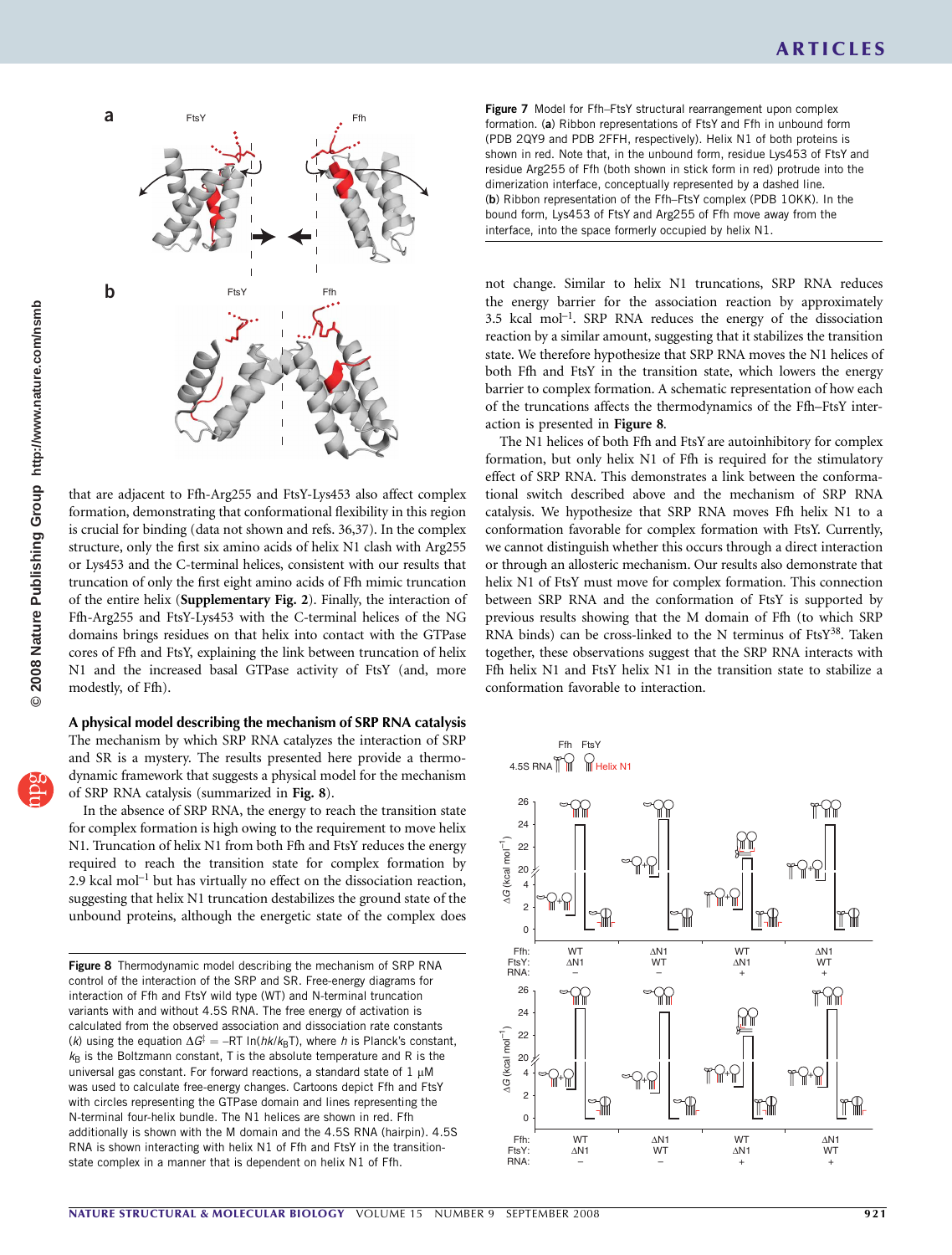<span id="page-6-0"></span>Implications of the conformational switch for protein targeting The conformational switch regulating the Ffh–FtsY interaction has important implications for the mechanism of co-translational protein targeting. Structural studies of the SRP RNA in complex with Ffh, as well as mutational analysis of Ffh, suggest that the activity of the SRP RNA is controlled by the signal-sequence binding state of  $Ffh^{15,24}$ . Such a link suggests that the conformational switch described here may constitute the heart of the mechanism by which the interaction of the SRP and SR is coordinated with signal-sequence binding. Furthermore, recent studies have implicated helix N1 of FtsY in association of FtsY with the membrane and transfer of the ribosome from Ffh to the translocon<sup>39,40</sup>. Given our result that helix N1 of FtsY is exposed by formation of the Ffh–FtsY complex, exposure of helix N1 may coordinate complex formation with membrane association, and the exposed helix N1 may directly stimulate the transfer of the nascent chain to the translocon. Thus, our results provide a conceptual framework for how the stepwise coordination of the SRP-mediated protein-targeting reaction could be achieved.

### METHODS

Reagents. We created plasmids for expression and purification of native E. coli FtsY variants containing residues 197–497, 204–497 and 221–497, and E. coli Ffh containing residues 9–454 and 21–494, by PCR amplifying the correct sequence with primers that added NdeI and BamHI sites to the 5' and 3' ends, respectively, of the sequence. These PCR products were cut and ligated into the Nde1 and BamHI sites of pET41a (Novagen).

We purified Ffh, 4.5S RNA and Ffh $\Delta$ N1 as previously described<sup>3</sup>. FtsY variants were expressed in BL21 DE3 cells and induced with 0.4 mM IPTG for 4 h. Cell pellets were resuspended in 200 mM NaCl, 50 mM Tris, pH 8 and 2 mM DTT, and lysed with a microfluidizer. After clearing the lysate, a 45–55% saturation (FtsY<sub>197</sub> and FtsY<sub>204</sub>) or a 55-65% saturation (FtsY $\Delta$ N1) (NH<sub>4</sub>)<sub>2</sub>SO<sub>4</sub> cut was taken. Protein was resuspended and desalted to 75 mM NaCl, 50 mM Tris, pH 8, 2 mM DTT. Desalted protein was applied to a MonoQ column (GE Healthcare), washed, and eluted to 350 mM NaCl over six column volumes. Peak fractions were applied to a hydroxyapetite column equilibrated with 200 mM KCl, 50 mM Tris, pH 8, and 2 mM DTT, washed, and eluted over three column volumes to 200 mM potassium phosphate, pH 8, 200 mM KCl, 2 mM DTT. Peak fractions were pooled and applied to a Superdex 200 gelfiltration column (GE Healthcare) equilibrated in 50 mM Tris, pH 8, 200 mM NaCl, 2 mM DTT and 5% (v/v) glycerol. Peak fractions were pooled and stored at –80 °C. In all cases, proteins were purified to  $>$ 95% purity.

Fluorescence binding assays. We carried out fluorescence binding assays as described<sup>3</sup>. In all cases, assays were performed at 23  $^{\circ}$ C in 50 mM HEPES, pH 7.5, 150 mM potassium acetate, 2 mM magnesium acetate, 0.01% (w/v) Nikkol detergent, 2 mM DTT and 100 µM GppNHp. Data were collected on a stopped-flow fluorimeter for fast association rates (KinTek) or a SLM 8100 fluorimeter for slow association with an excitation wavelength of 290 nM and an emission wavelength of 340 nM. For on rates, data were fit to a singleexponential function, and observed rate constants were plotted as a function of concentration. Rate constants were calculated using the equation  $k_{\text{obs}} = k_{\text{on}}[\text{Ffh}] + k_{\text{off}}.$ 

We calculated off rates by preforming complexes of 2  $\mu$ M of each Ffh ( $\pm$  4.5S RNA) and FtsY with 100 µM GppNHp and then trapping dissociated complexes by mixing with 4 mM GDP- $Mg^{2+}$ . Curves were fit to a singleexponential function.

GTP hydrolysis–driven dissociation was measured in a similar manner to off-rate measurements using a pulse chase experiment. Complexes were formed in the presence of GTP and were then rapidly mixed with 4 mM GDP- $Mg^{2+}$ . Dissociation of the <sup>GTP</sup>Ffh-FtsY<sup>GTP</sup> complex was measured by monitoring the decrease in tryptophan fluorescence as the complex dissociates.

GTPase assays. We carried out GTPase assays as described<sup>3</sup> with slight modifications. To calculate the basal GTPase activities, trace amounts of  $\gamma^{32}P$ -GTP were added to varying concentrations of protein, and reactions were

followed to completion. The data were fit to a single-exponential equation to calculate the  $k_{obs}$ . Observed rate constants were plotted as a function of concentration of protein and fit to the equation  $k_{obs} = k_{cat}[\text{protein}]/$  $(K_M+[protein])$ . To ensure that changes in basal GTP hydrolysis were not due to contaminating GTPases, we compared the  $K<sub>m</sub>$  for the GTP-hydrolysis reaction to the inhibition constant  $(K_i)$  calculated by inhibiting the reaction with GppNHp. In all cases, the  $K_i$  was measured to be within two-fold of the  $K_M$  (data not shown).

Nuclear magnetic resonance. We purified proteins for NMR as described above with several modifications. Proteins were expressed in M9 minimal media made with  $D_2O$ . At 30 min before induction of protein expression,  $\gamma^{-13}C$ labeled  $\alpha$ -ketoacid precursors to isoleucine, leucine and valine were added<sup>41,42</sup>. All data were collected on either a 600 MHz Varian Inova spectrometer or an 800 MHz Bruker Avance spectrometer outfitted with cryogenic probes. <sup>13</sup>C gradient enhanced HSQC experiments were performed in 20 mM NaPO<sub>4</sub>, pH 7, 250 mM NaCl, 2 mM DTT and 2 mM MgCl<sub>2</sub>. Spectra of FtsY $\Delta$ N1 were taken with 300 µM protein with or without 2 mM GppNHp-Mg<sup>2+</sup>. Spectra of FtsY<sub>204</sub> were taken with 800 µM protein with or without 2 mM GppNHp-Mg<sup>2+</sup> and equimolar Ffh.

Partial proteolysis and N-terminal sequencing. For partial proteolysis assays, 1 μM FtsY variants and 1.5 μM Ffh-4.5S RNA were assembled in assay buffer with 100  $\mu$ M GppNHp or GDP for 10 min at 25 °C. Proteinase K was added to 2 ng  $\mu$ I<sup>-1</sup> and the reaction was stopped at the appropriate time by adding the sample to a final concentration of 5% (w/v) ice-cold trichloroacetic acid (TCA). Samples were precipitated, washed with ice-cold acetone, resolved by SDS-PAGE, transferred to PVDF membranes, and detected by western blot using polyclonal antibody against FtsY. N-terminal sequencing was obtained from the Stanford Protein and Nucleic Acid (PAN) facility.

Note: Supplementary information is available on the [Nature Structural](http://www.nature.com/nsmb/) *&* [Molecular](http://www.nature.com/nsmb/) [Biology](http://www.nature.com/nsmb/) website.

### ACKNOWLEDGMENTS

The authors would like to thank C. Guthrie, P. Egea and members of the Walter laboratory for insightful comments and careful reading of the manuscript. This work was supported by funding to P.W. from the US National Institutes of Health and the Howard Hughes Medical Institute. The Jane Coffin Childs Memorial Fund supports S.B.N. N.B. was supported by a predoctoral fellowship from the US National Science Foundation. J.D.G. and S.N.F. were supported by the Sandler Family Foundation for Basic Sciences. S.N.F. was supported in part by the Achievement Awards for College Scientists (ARCS) Foundation.

#### AUTHOR CONTRIBUTIONS

S.B.N. and N.B. prepared reagents and performed Ffh–FtsY association and dissociation assays; N.B. carried out GTPase experiments; N.B., S.N.F. and J.D.G. designed, executed and interpreted the NMR experiments; S.B.N. performed partial proteolysis assays; S.B.N., N.B. and P.W. wrote the article.

Published online at<http://www.nature.com/nsmb/>

Reprints and permissions information is available online at [http://npg.nature.com/](http://npg.nature.com/reprintsandpermissions/) [reprintsandpermissions/](http://npg.nature.com/reprintsandpermissions/)

- 1. Egea, P.F., Stroud, R.M. & Walter, P. Targeting proteins to membranes: structure of the
- signal recognition particle. *Curr. Opin. Struct. Biol.* 15, 213–220 (2005).<br>2. Keenan, R.J., Freymann, D.M., Stroud, R.M. & Walter, P. The signal recognition particle. Annu. Rev. Biochem. 70, 755–775 (2001).
- 3. Peluso, P., Shan, S.O., Nock, S., Herschlag, D. & Walter, P. Role of SRP RNA in the GTPase cycles of Ffh and FtsY. Biochemistry 40, 15224–15233 (2001).
- 4. Miller, J.D., Wilhelm, H., Gierasch, L., Gilmore, R. & Walter, P. GTP binding and hydrolysis by the signal recognition particle during initiation of protein translocation. Nature 366, 351-354 (1993).
- Poritz, M.A. et al. An E. coli ribonucleoprotein containing 4.5S RNA resembles mammalian signal recognition particle. Science 250, 1111-1117 (1990).
- 6. Miller, J.D., Bernstein, H.D. & Walter, P. Interaction of E. coli Ffh/4.5S ribonucleoprotein and FtsY mimics that of mammalian signal recognition particle and its receptor. Nature 367, 657-659 (1994).
- 7. Phillips, G.J. & Silhavy, T.J. The E. coli ffh gene is necessary for viability and efficient protein export. Nature 359, 744–746 (1992).
- 8. Eitan, A. & Bibi, E. The core Escherichia coli signal recognition particle receptor contains only the N and G domains of FtsY. J. Bacteriol. 186, 2492-2494 (2004).